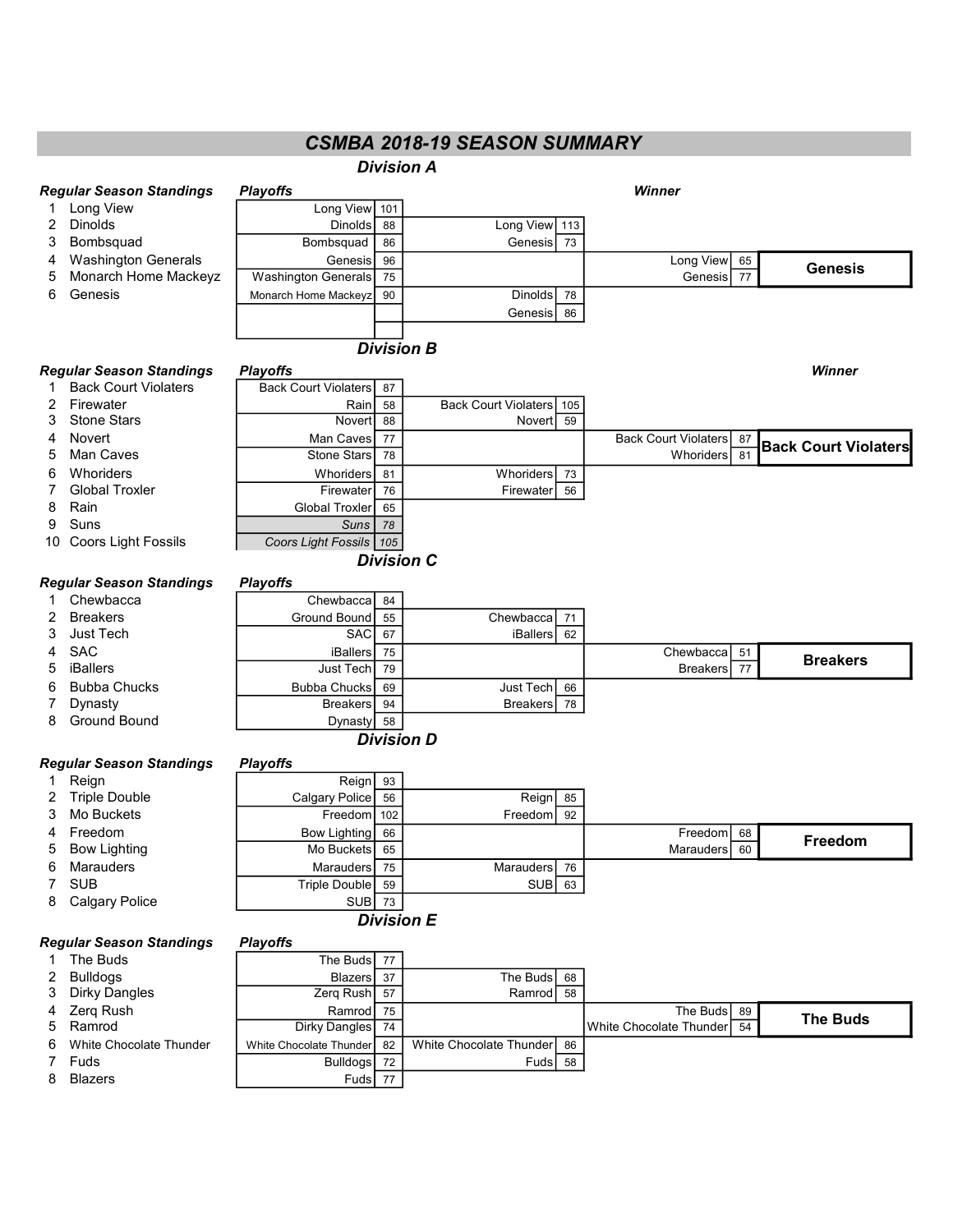# CSMBA 2018-19 SEASON SUMMARY

### Division F

|                   | Regular Season Standings                    | <b>Playoffs</b>    |    |                  |    |             |    |             |
|-------------------|---------------------------------------------|--------------------|----|------------------|----|-------------|----|-------------|
|                   | <b>Round Square</b>                         | Round Square 66    |    |                  |    |             |    |             |
|                   | 2 Sumos                                     | <b>DC</b> Generals | 29 | Round Square     | 72 |             |    |             |
|                   | 3 Spartans                                  | Windjammers        | 67 | Windjammers      | 74 |             |    |             |
| 4                 | Windjammers                                 | Knights            | 53 |                  |    | Windjammers | 90 |             |
|                   | 5 Knights                                   | Spartans           | 66 |                  |    | Delicious   | 87 | Windjammers |
| 6.                | <b>Delicious</b>                            | <b>Delicious</b>   | 77 | Delicious        | 77 |             |    |             |
|                   | Whiskey Jacks                               | Sumosl             | 58 | Whiskey Jacks 63 |    |             |    |             |
| 8.                | DC Generals                                 | Whiskey Jacks 61   |    |                  |    |             |    |             |
| <b>Division G</b> |                                             |                    |    |                  |    |             |    | Winner      |
|                   | Regular Season Standings<br><b>Playoffs</b> |                    |    |                  |    |             |    |             |
|                   | Let's Go                                    | Let's Go  80       |    |                  |    |             |    |             |

| 1 Let's Go      | Let's Go $80$    |     |                         |    |               |          |
|-----------------|------------------|-----|-------------------------|----|---------------|----------|
| 2 Bad Mouth 902 | $GWN$ 65         |     | Let's Gol 78            |    |               |          |
| 3 Ligers        | The Leftovers 81 |     | Timberhawks <b>I</b> 62 |    |               |          |
| 4 The Leftovers | Timberhawks      | 97  |                         |    | Let's Go $86$ | Let's Go |
| 5 Timberhawks   | Ligers           | -90 |                         |    | Ligers $82$   |          |
| 6 United        | United           | 75  | Ligers                  | 86 |               |          |
| 7 Gremlins      | Bad Mouth 902    | 72  | Bad Mouth 902 57        |    |               |          |
| 8 GWN           | Gremlins 64      |     |                         |    |               |          |

## Division H

### Regular Season Standings Playoffs

|                    | .                        |    |                     |               |                   |  |
|--------------------|--------------------------|----|---------------------|---------------|-------------------|--|
| 1 Nighthawks       | Nighthawks 72            |    |                     |               |                   |  |
| 2 Tune Squad       | Balls Don't Lie 54       |    | Nighthawks 68       |               |                   |  |
| 3 The Rumble       | Dirty Thirties 72        |    | Varsity Hellcats 59 |               |                   |  |
| 4 Dirty Thirties   | Varsity Hellcats 75      |    |                     | Nighthawks 67 | <b>The Rumble</b> |  |
| 5 Varsity Hellcats | The Rumble 59            |    |                     | The Rumble 30 |                   |  |
| 6 BLG LitiGators   | <b>BLG LitiGators</b> 53 |    | The Rumble 68       |               |                   |  |
| 7 Titans           | Tune Squad               | 66 | Tune Squad   61     |               |                   |  |
| 8 Balls Don't Lie  | Titans 57                |    |                     |               |                   |  |
|                    |                          |    |                     |               |                   |  |

### Division I

| <b>Regular Season Standings</b> |  |  |  | <b>Playoffs</b> |
|---------------------------------|--|--|--|-----------------|
|---------------------------------|--|--|--|-----------------|

## 1 Deez Nuts Deez Nuts Deez Nuts 64

- 2 Yo Mamma's Cookin
- 3 Heinrich Maneuver
- 4 Blue Balls
- 5 Monstars
- 6 Ankle Breakers
- 7 Hot Takes
- 8 Jammers
- 9 Bring Ur Umbrella
- 10 Bally McBallface 11 Wolfpack
- 12 Hellas
- 

### **Masters**

### Regular Season Standings Playoffs

| 15 |
|----|
|    |

- 2 Western All-Star<br>3 Steelers
- 
- 4 Hoopaholics
- 
- 6 DFI Raiders
- 7 Minutemen
- 
- 9 Running Guns
- 10 Wind City

| Deez Nutsi               | b4 |                          |    |                         |    |                   |
|--------------------------|----|--------------------------|----|-------------------------|----|-------------------|
| Jammers                  | 55 | Deez Nuts                | 46 |                         |    |                   |
| <b>Blue Balls</b>        | 57 | <b>Blue Balls</b>        | 60 |                         |    |                   |
| Monstars                 | 50 |                          |    | Blue Balls              | 68 | <b>Blue Balls</b> |
| <b>Heinrich Maneuver</b> | 61 |                          |    | Hot Takes               | 53 |                   |
| Ankle Breakers           | 43 | <b>Heinrich Maneuver</b> | 44 |                         |    |                   |
| Yo Mamma's Cookin        | 57 | Hot Takes                | 56 |                         |    |                   |
| Hot Takes                | 75 |                          |    |                         |    |                   |
| Bring Ur Umbrella        | 33 |                          |    |                         |    |                   |
| Hellas                   | 41 | Bring Ur Umbrella 40     |    |                         |    |                   |
| Bally McBallface         | 55 | Bally McBallface         | 47 | <b>Bally McBallface</b> |    |                   |
| Wolfpack                 | 45 |                          |    |                         |    |                   |
|                          |    |                          |    |                         |    |                   |

| yulal J <del>c</del> asuli Jiahuhiys | riavviis             |    |                      |    |                |    |                 |
|--------------------------------------|----------------------|----|----------------------|----|----------------|----|-----------------|
| 1 Tacos                              | TacosI 76            |    | TacosI 69            |    |                |    | A Final         |
| 2 Western All-Stars                  | Nets                 | 57 | Hoopaholics          | 40 | Tacos 80       |    | Tacos           |
| 3 Steelers                           | Hoopaholics 71       |    | Minutemen            | 59 | Steelers       | 63 |                 |
| 4 Hoopaholics                        | Skykings 64          |    | Steelers 74          |    |                |    |                 |
| 5 Skykings                           | Western All-Stars 55 |    | <b>Skykings</b>      | 69 |                |    | <b>B</b> Final  |
| 6 DFI Raiders                        | Minutemen   71       |    | <b>Nets</b>          | 52 | Skykings 82    |    | <b>Skykings</b> |
| 7 Minutemen                          | Steelers 72          |    | <b>DFI Raiders</b>   | 92 | DFI Raiders 71 |    |                 |
| 8 Nets                               | DFI Raiders 55       |    | Western All-Stars 63 |    |                |    |                 |
| 9 Running Guns                       | Running Guns 55      |    |                      |    |                |    |                 |
| 0 Wind City                          | Wind City 63         |    |                      |    |                |    |                 |
|                                      |                      |    |                      |    |                |    |                 |